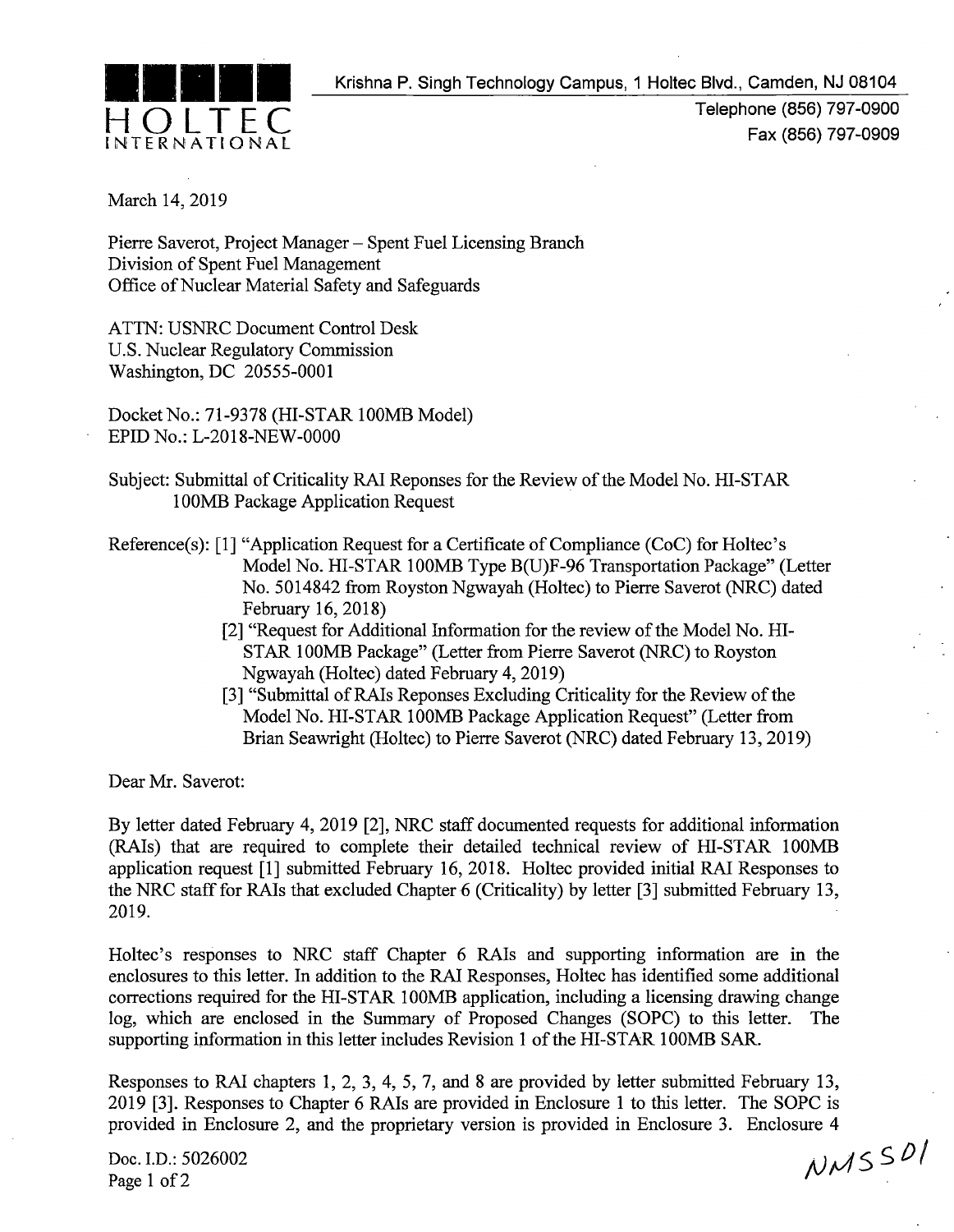

Telephone (856) 797-0900 Fax (856) 797-0909

contains an updated proposed CoC. Enclosure 5 contains Revision 1 of the HI-STAR 100MB SAR in support of the RAI responses, and Enclosure 6 contains the proprietary version. Enclosure 7 through 10 contain technical reports, and as necessary, computer data files in support of the changes made to the licensing bases in support of the RAI responses and the final HI-STAR 100MB SAR.

The information in Enclosures 3, 6, 7, 8, 9, and 10 are considered proprietary by Holtec. Therefore, Enclosure 11 is an affidavit prepared in accordance with 10 CFR 2.390 requesting that Enclosures 3, 6, 7, 8, 9, and 10 to this letter be withheld from public disclosure due to their proprietary nature.

If you have any questions, please contact me at (856)-797-0900, ext. 3931.

Sincerely, ......<br>|<br>|-

Brian Seawright Licensing Engineer Holtec International

- cc: (Via email) John McKirgan, USNRC Stefan Anton, Holtec Kim Manzione, Holtec
- Enclosures: (3, 6, 7, 8, 9, and 10 contain Holtec Proprietary Information)
- Enclosure 1: Holtec's Criticality RAI Responses (Holtec Non-Proprietary Information)
- Enclosure 2: HI-STAR 100MB SAR Summary of Proposed Changes and Drawing Revision Logs (Holtec Non-Proprietary Information)
- Enclosure 3: HI-STAR 100MB SAR Summary of Proposed Changes and Drawing Revision Logs (Holtec Proprietary Information)
- Enclosure 4: Changes to the Proposed CoC (Holtec Non-Proprietary Information)
- Enclosure 5: HI-STAR 100MB SAR Revision 1 (Holtec Non-Proprietary Information)
- Enclosure 6: HI-STAR 100MB SAR Revision 1 (Holtec Proprietary Information)
- Enclosure 7: Criticality Calculation Package for HI-STAR 100MB including Input and Output files (Holtec Proprietary Information)
- Enclosure 8: Shielding Calculation Package for HI-STAR 100MB including Input and Output files (Holtec Proprietary Information)
- Enclosure 9: Corrected Structural Calculation Package for HI-STAR 100MB (Holtec Proprietary Information)
- Enclosure 10: Corrected Thermal Calculation Package for HI-STAR 100MB (Holtec Proprietary Information)
- Enclosure 11: Affidavit Pursuant to 10 CFR 2.390 to Withhold Information from Public Disclosure

Doc. l.D.: 5026002 Page 2 of 2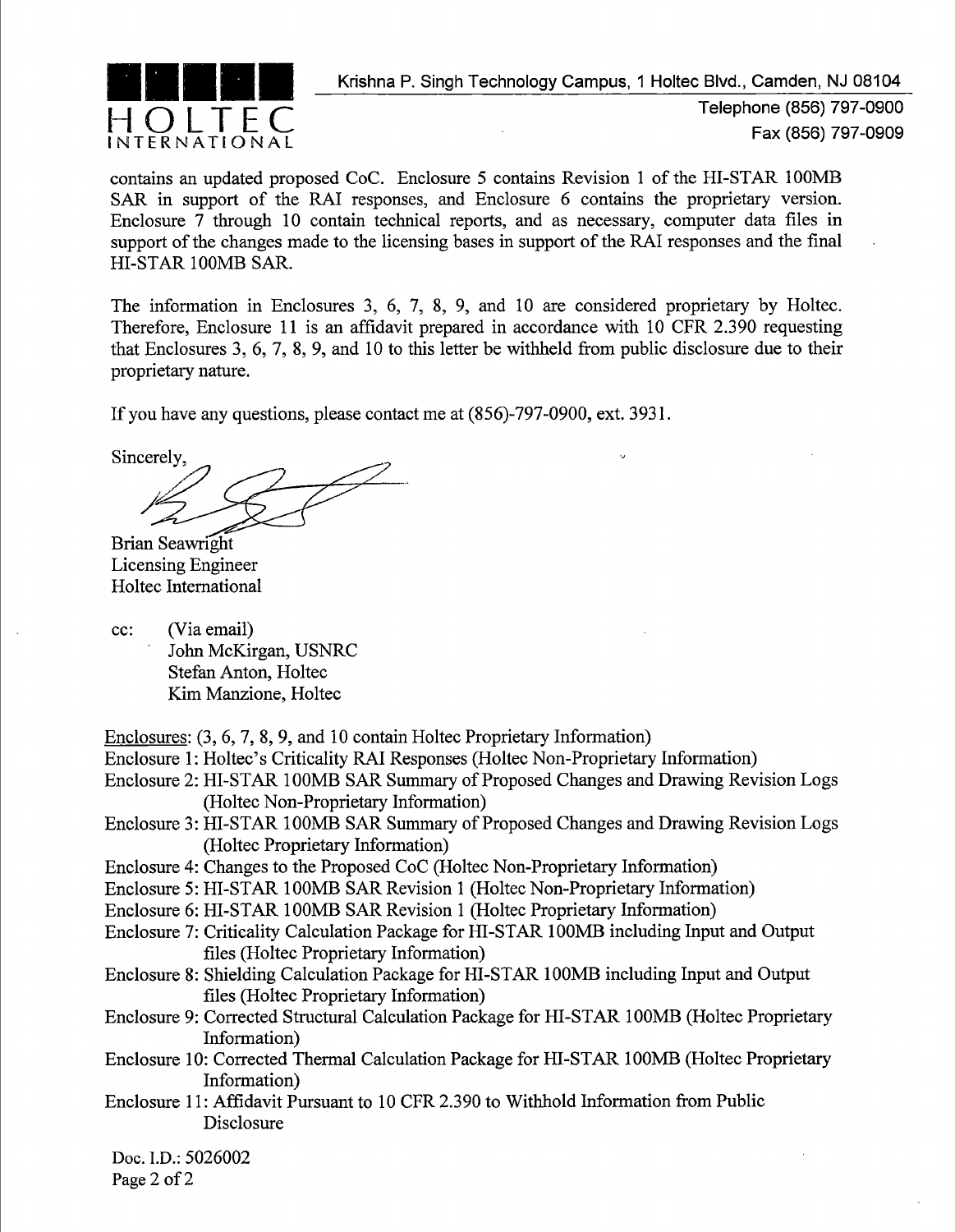I, Kimberly Manzione, being duly sworn, depose and state as follows:

- (1) I have reviewed the information described in paragraph (2) which is sought to be withheld, and am authorized to apply for its withholding.
- (2) The information sought to be withheld is information provided in Enclosures  $3, 6, 7, 8, 9,$  and 10 to Holtec Letter 5026002. These enclosures contain Holtec Proprietary information.
- (3) In making this application for withholding of proprietary information of which it is the owner, Holtec International relies upon the exemption from disclosure set forth in the Freedom of Information Act ("FOIA"), 5 USC Sec. 552(b)(4) and the Trade Secrets Act, 18 USC Sec. 1905, and NRC regulations 10CFR Part 9.17(a)(4), 2.390(a)(4), and 2.390(b)(1) for "trade secrets and commercial or financial information obtained from a person and privileged or confidential" (Exemption 4). The material for which exemption from disclosure is here sought is all "confidential commercial information", and some portions also qualify under the narrower definition of "trade secret", within the meanings assigned to those terms for purposes of FOIA Exemption 4 in, respectively, Critical Mass Energy Project v. Nuclear Regulatory Commission, 975F2d871 (DC Cir. 1992), and Public Citizen Health Research Group v. FDA, 704F2d1280 (DC Cir. 1983).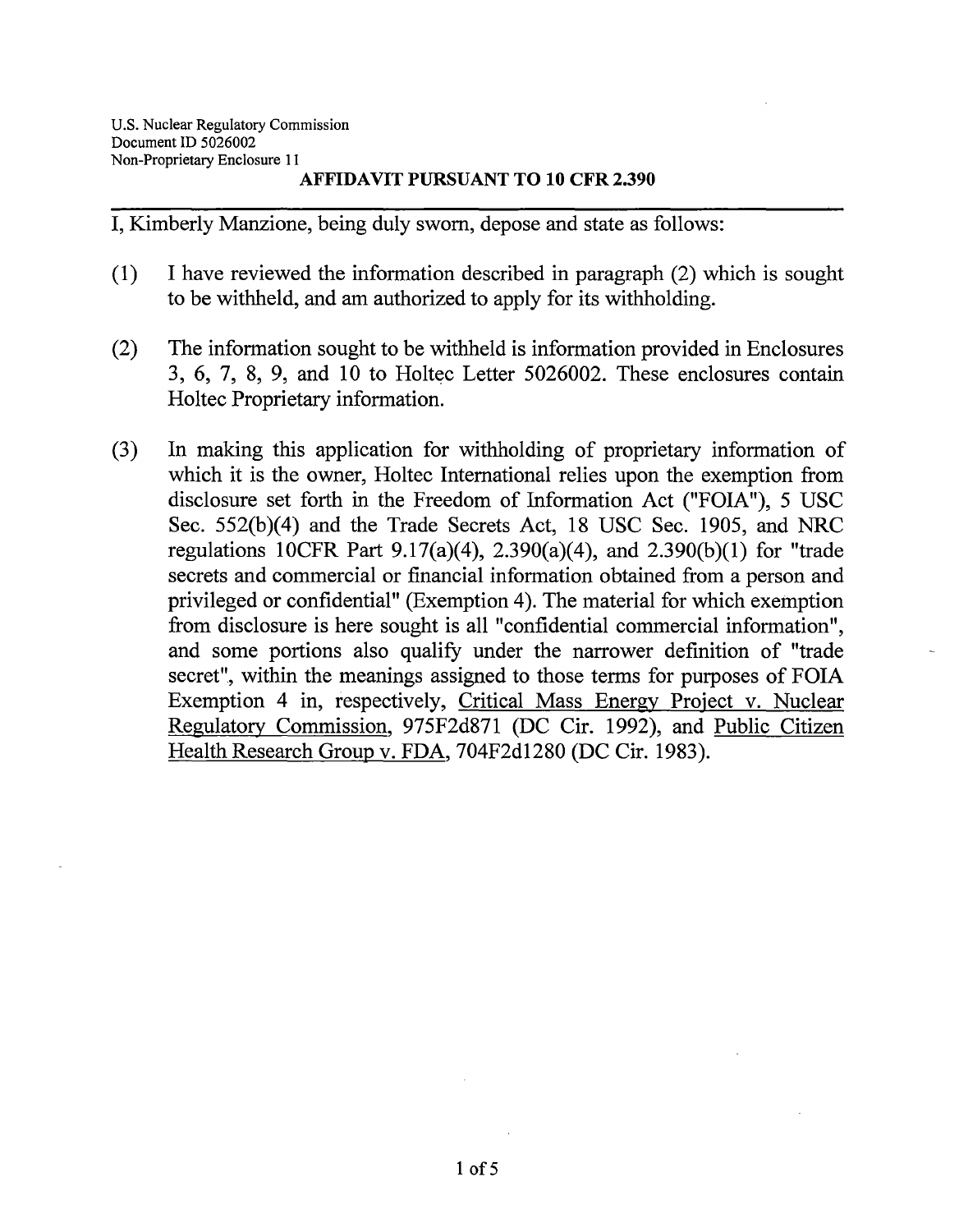- ( 4) Some examples of categories of information which fit into the definition of proprietary information are:
	- a. Information that discloses a process, method, or apparatus, including supporting data and analyses, where prevention of its use by Holtec's competitors without license from Holtec International constitutes a competitive economic advantage over other companies;
	- b. Information which, if used by a competitor, would reduce his expenditure of resources or improve his competitive position in the design, manufacture, shipment, installation, assurance of quality, or licensing of a similar product.
	- c. Information which reveals cost or price information, production, capacities, budget levels, or commercial strategies of Holtec International, its customers, or its suppliers;
	- d. Information which reveals aspects of past, present, or future Holtec International customer-funded development plans and programs of potential commercial value to Holtec International;
	- e. Information which discloses patentable subject matter for which it may be desirable to obtain patent protection.

The information sought to be withheld is considered to be proprietary for the reasons set forth in paragraphs 4.a, 4.b and 4.e above.

(5) The information sought to be withheld is being submitted to the NRC in confidence. The information (including that compiled from many sources) is of a sort customarily held in confidence by Holtec International, and is in fact so held. The information sought to be withheld has, to the best of my knowledge and belief, consistently been held in confidence by Holtec International. No public disclosure has been made, and it is not available in public sources. All disclosures to third parties, including any required transmittals to the NRC, have been made, or must be made, pursuant to regulatory provisions or proprietary agreements which provide for maintenance of the information in confidence. Its initial designation as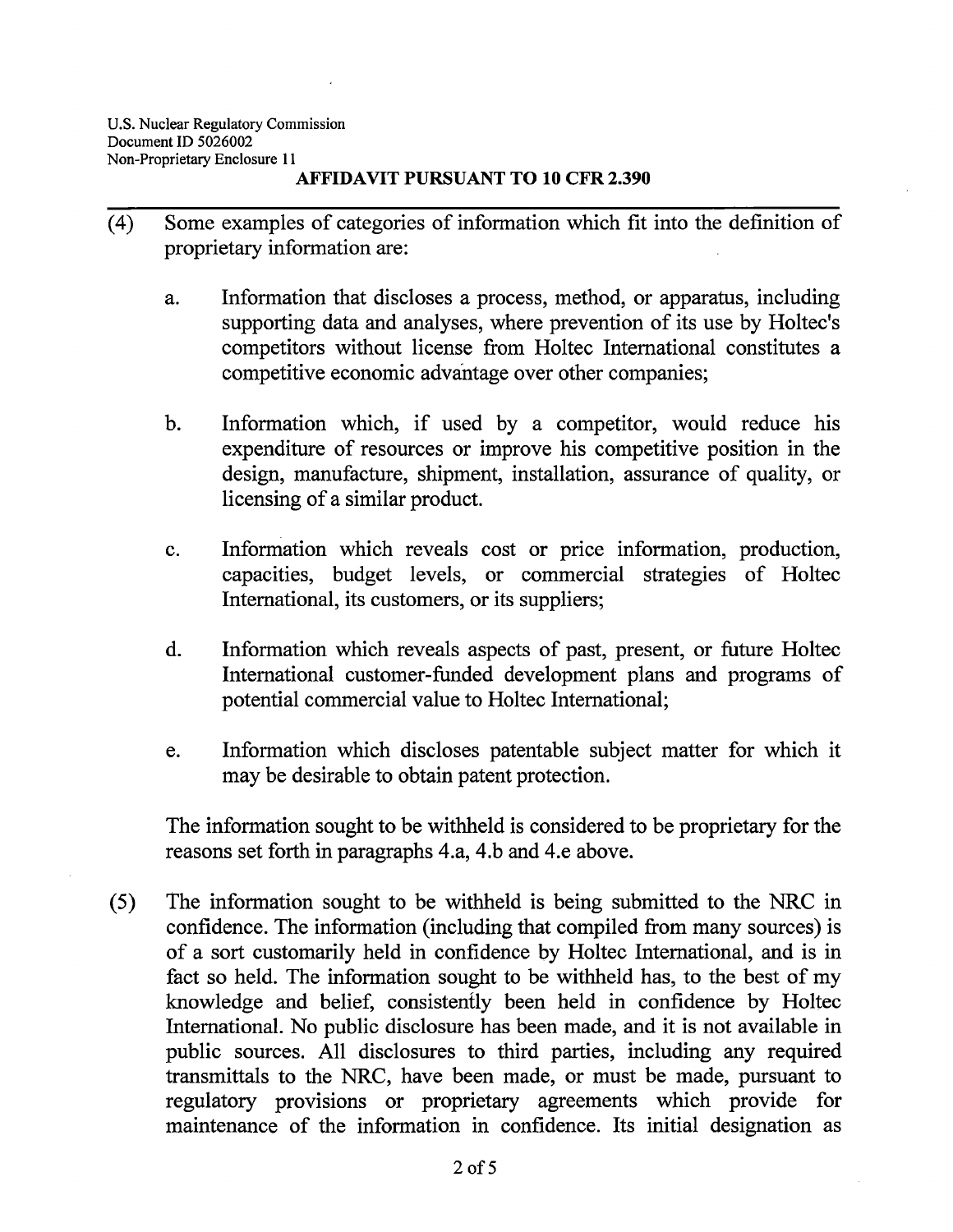proprietary information, and the subsequent steps taken to prevent its unauthorized disclosure, are as set forth in paragraphs  $(6)$  and  $(7)$  following.

- ( 6) Initial approval of proprietary treatment of a document is made by the manager of the originating component, the person most likely to be acquainted with the value and sensitivity of the information in relation to industry knowledge. Access to such documents within Holtec International is limited on a "need to know" basis.
- (7) The procedure for approval of external release of such a document typically requires review by the staff manager, project manager, principal scientist or other equivalent authority, by the manager of the cognizant marketing function (or his designee), and by the Legal Operation, for technical content, competitive effect, and determination of the accuracy of the proprietary designation. Disclosures outside Holtec International are limited to regulatory bodies, customers, and potential customers, and their agents, suppliers, and licensees, and others with a legitimate need for the information, and then only in accordance with appropriate regulatory provisions or proprietary agreements.
- (8) The information classified as proprietary was developed and compiled by Holtec International at a significant cost to Holtec International. This information is classified as proprietary because it contains detailed descriptions of analytical approaches and methodologies not available elsewhere. This information would provide other parties, including competitors, with information from Holtec International's technical database and the results of evaluations performed by Holtec International. A substantial effort has been expended by Holtec International to develop this information. Release of this information would improve a competitor's position because it would enable Holtec's competitor to copy our technology and offer it for sale in competition with our company, causing us financial Injury.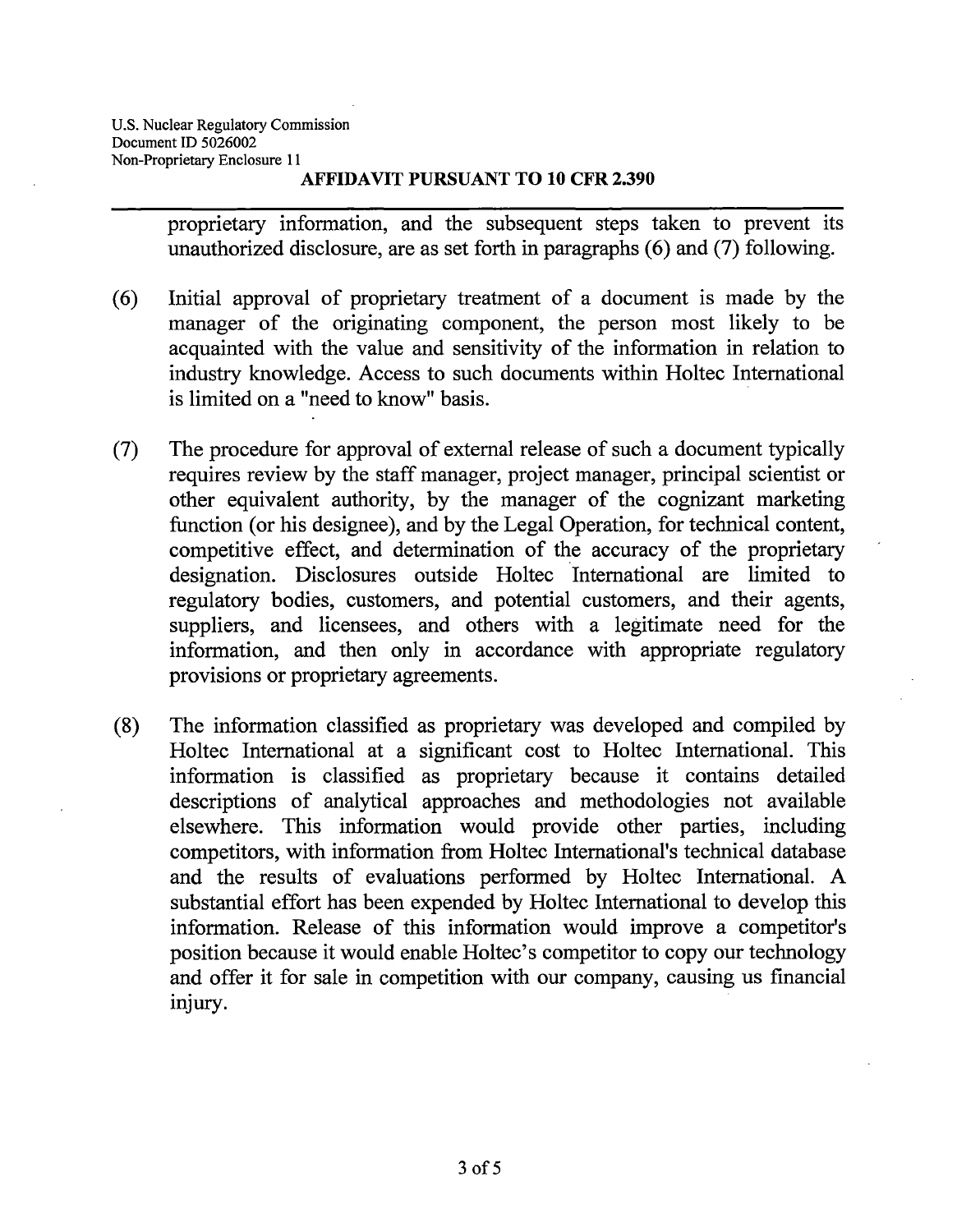(9) Public disclosure of the information sought to be withheld is likely to cause substantial harm to Holtec International's competitive position and foreclose or reduce the availability of profit-making opportunities. The information is part of Holtec International's comprehensive spent fuel storage technology base, and its commercial value extends beyond the original development cost. The value of the technology base goes beyond the extensive physical database and analytical methodology, and includes development of the expertise to determine and apply the appropriate evaluation process.

The research, development, engineering, and analytical costs comprise a substantial investment of time and money by Holtec International.

The precise value of the expertise to devise an evaluation process and apply the correct analytical methodology is difficult to quantify, but it clearly is substantial.

Holtec International's competitive advantage will be lost if its competitors are able to use the results of the Holtec International experience to normalize or verify their own process or if they are able to claim an equivalent understanding by demonstrating that they can arrive at the same or similar conclusions.

The value of this information to Holtec International would be lost if the information were disclosed to the public. Making such information available to competitors without their having been required to undertake a similar expenditure of resources would unfairly provide competitors with a windfall, and deprive Holtec International of the opportunity to exercise its competitive advantage to seek an adequate return on its large investment in developing these very valuable analytical tools.